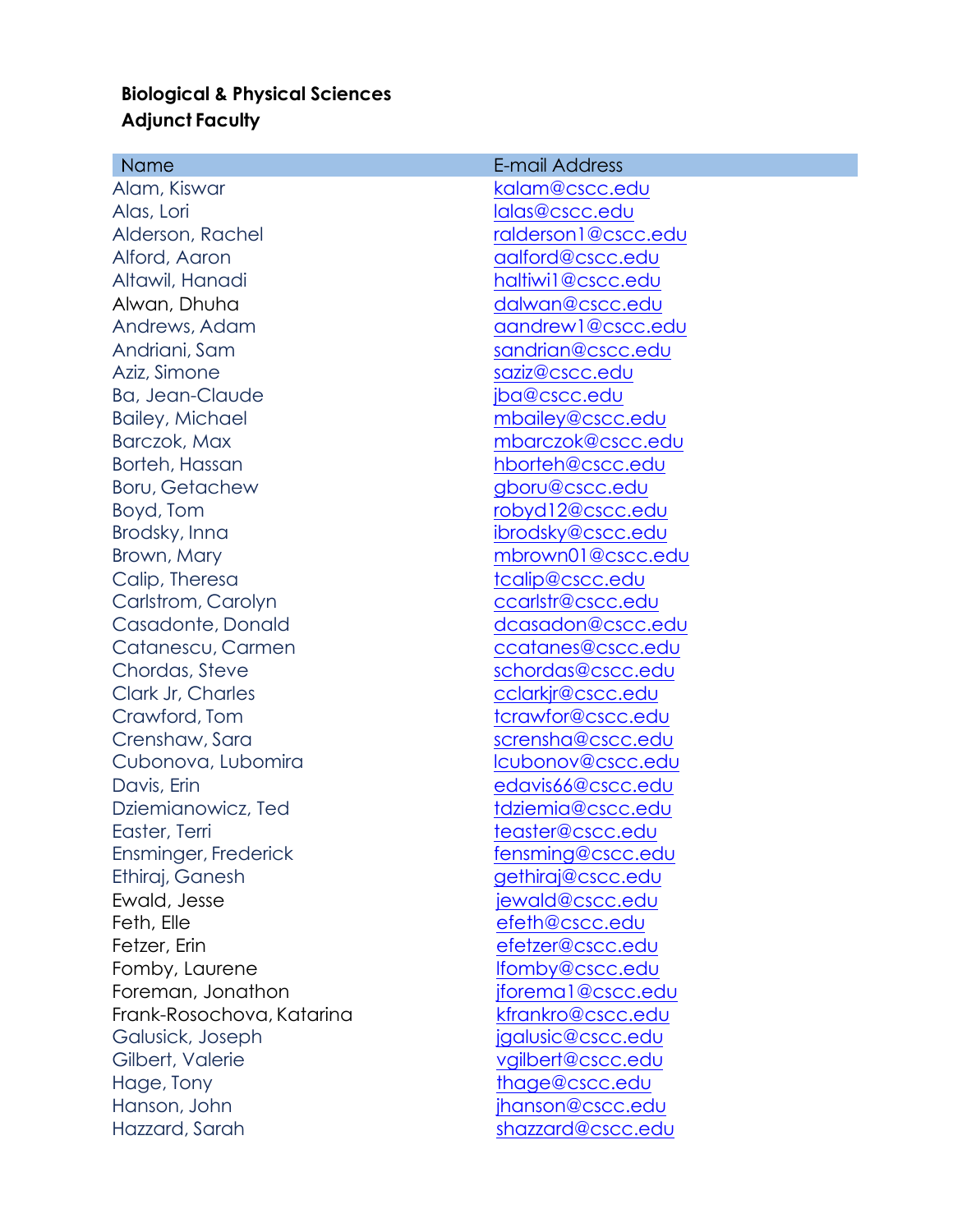Hess, Christopher chess@cscc.edu Hesson, Julie intervention in the son4@cscc.edu Homsher, Ryan rhomsher@cscc.edu Hudson, Jeffry **ihudson@cscc.edu** Hughes, Anna ahughe01@cscc.edu Jaime-Rameriz, Alena (Cristina) ajaimerameriz@cscc.edu Kaveti, Suma skaveti@cscc.edu Khalif, Mohamed mkhalif@cscc.edu Kovarik, Peter pkovarik@cscc.edu Kraner, Seth skraner@cscc.edu Lavochnik, Larisa land and the llavoch1@cscc.edu Lee, Yoon ylee36@cscc.edu Leftwich, Timothy tleftwich1@cscc.edu Leonard, Bryan bleonard@cscc.edu Mangum, Jill jmangum@cscc.edu Marhover, David dmarhove@cscc.edu Markham, Troy the Contract of the threatenedure through the threatenedure through the threatenedure through the threatenedure through the threatenedure through the threatenedure through the threatenedure through the threat Markulis, Charles **Carlos** cmarkuli@cscc.edu Mathew, Susan smathew@cscc.edu McCann, Veronica vmccan@cscc.edu Mereb, Muhammad mmereb@cscc.edu Mouk, Robert **rmouk@cscc.edu** Mutlak, Adil amutlak@cscc.edu Neil, Maria mneil8@cscc.edu Nicklas, Jeremy inicklas@cscc.edu Nicolosi, Ralph rnicolos@cscc.edu Pal, Suresh spal@cscc.edu Peterson, Daniel and a control deterso@cscc.edu Petrella, Barbara boottell@cscc.edu Ponder, Amber and aponder4@cscc.edu Powers, Valerie vpowers1@cscc.edu Rahimi, Massood mrahimi@cscc.edu Rampersaud, Arfaan arampers@cscc.edu Randle, Maia mrandle2@cscc.edu Reeves, Sara streeves8@cscc.edu Renner, Katie erenner@cscc.edu Richter, Saskia strichtersame strichter3@cscc.edu Rowan, Mike mrowan@cscc.edu Saathoff, Chad csaathoff@cscc.edu Saha, Kunal ksaha@cscc.edu Said, Mohammedberhan msaid9@cscc.edu Saar, Hany https://www.assample.org/www.assample.org/www.assample.org/www.assample.org/www.assample.org/www.assample.org/www.assample.org/www.assample.org/www.assample.org/www.assample.org/www.assample.org/www.assample.org Searfos, Terri tsearfos@cscc.edu Sewell, Leslie lsewell2@cscc.edu Sharp, Bryan bsharp01@cscc.edu Short, Jacob jshort13@cscc.edu